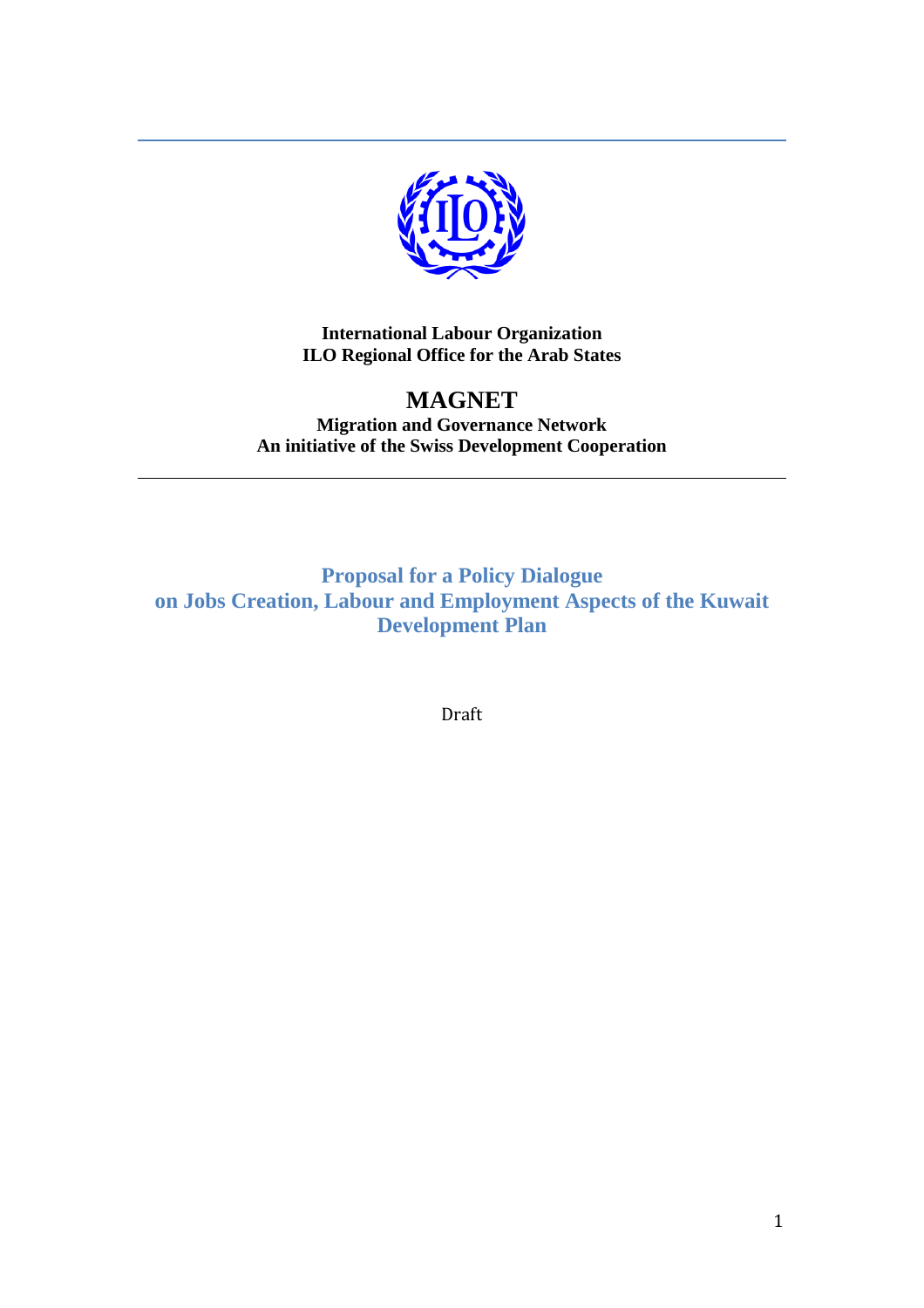## **Proposal for a Policy Dialogue on Jobs Creation, Labour and Employment Aspects of the Kuwait Development Plan**

To support the implementation of the Kuwait Development Plan 2015-2020 (KDP), the Government has requested ILO's technical assistance to assess some of the KDP's implications for labour market and migration governance.<sup>1</sup>

The KDP development model stands to impact, through social and economic transformations, the quantity and quality of jobs the Kuwait economy is likely to create in the medium to long term.<sup>2</sup> Policy makers may therefore need to be aware of its implications for the creation of productive jobs in order to increase the labour market participation and employment prospects of the current and future national labour force.

The response of the labour market of nationals and non-nationals to development policies and productive transformation in the economy depends on three main factors, which interact with the model described by the KDP, and affect the capacity of the plan to achieve its objectives:

- First, the replacement demand of laborers depends on the jobs made available by generational exits from the labour market (workers who retire over a certain period).
- Second, in the short term, the education and skills development system will affect the competencies and skills base of the national labour force in Kuwait (youth, first entrants, as well as adult workers). In the longer term, the related institutions will coordinate closely with the KDP model in aligning the capabilities of Kuwaiti nationals to jobs created by structural and technological transformations in the economy.
- Third, labour market policies and institutions, such as active labour market policies, as well as the system of incentives and regulations will play a role in increasing employment and participation of Kuwaitis in the labour market.

Ultimately, the quantity and profile of jobs and employment patterns resulting from the KDP model will shape labour immigration, and specifically the quantity and quality of foreign labour requirements.

The main objective of the collaborative effort between the Government and the ILO is to conduct an appraisal of various policy options for the plan, by emphasizing diverse and distinctive labour market implications. By shedding light on the level and composition of labour demand across the occupational categories, ILO's work will be

 $\overline{a}$ 

 $<sup>1</sup>$  Her Excellency Rola Al-Dashti, Minister of Planning of Kuwait requested through a letter that</sup> the ILO provide technical assistance to the Government of Kuwait to understand the labour implications embedded in the KDP. The ILO mobilized assistance through its Project "*Improving the Governance of Labour Migration in the Middle East (MAGNET)*", funded by the Swiss Agency for Development and Cooperation (SDC).

<sup>&</sup>lt;sup>2</sup> The notion of a development model and development policies used in this note, for practical purposes, coincides with the spheres of policies addressed by KDP. The plan aims to transform Kuwait into a regional trade and financial hub through sustained economic development, both in terms of growth and diversification.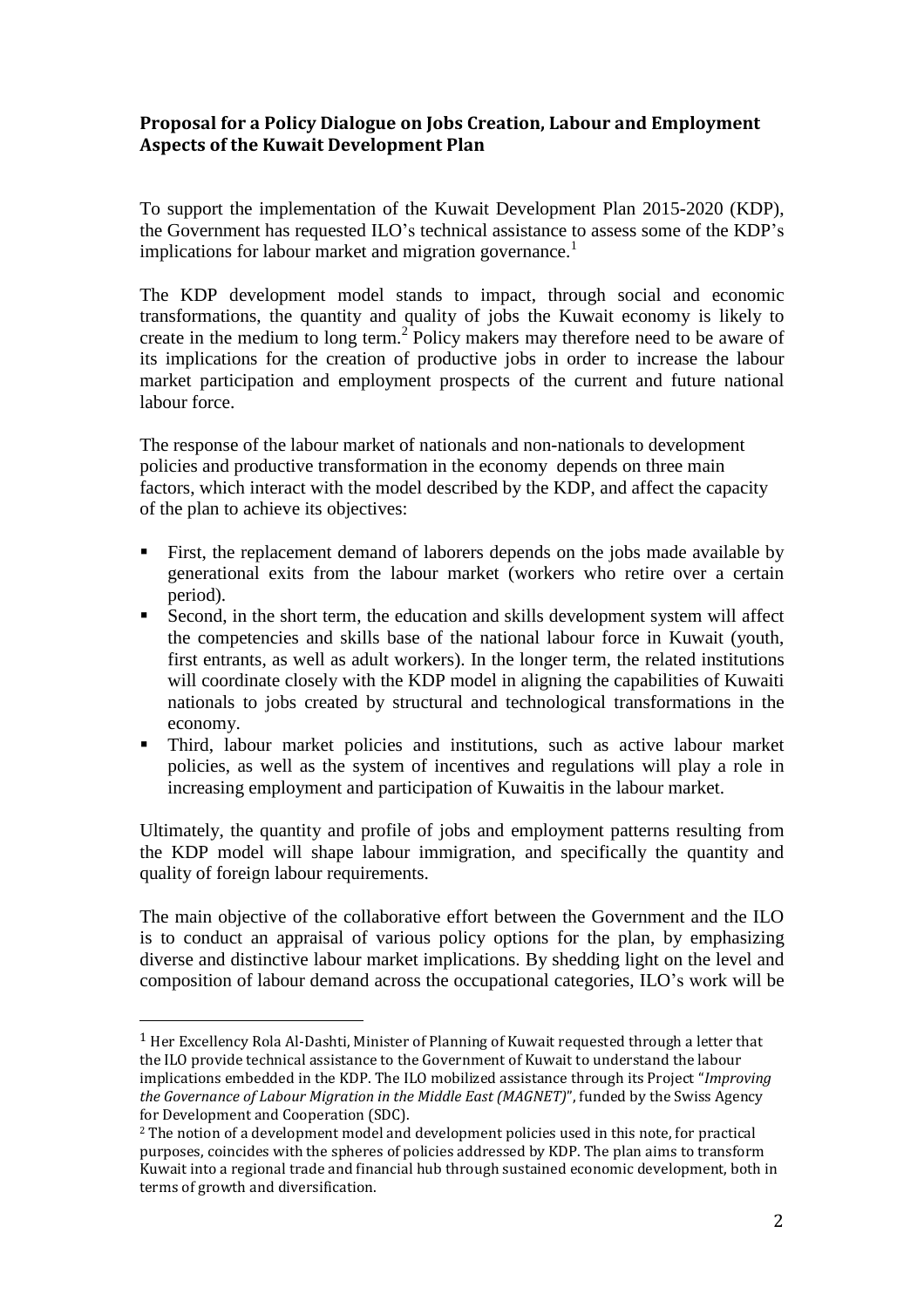designed to help derive implications for labour migration, expressed through concepts such as lack of domestic supply and need for foreign workers. Consequently, for achieving the target of nationalization envisaged in the KDP, the proposed ILO input would be to support analysis of the options for structural transformation and technological development, and provide guidance on the industrial and sectoral policies as well as education and training policies that can be expected within the country-specific context to absorb nationals.

The methodology used revolves around an interactive approach between the ILO and the Government,for the ILO to better qualify national interests on the employment of Kuwaitis and non-nationals in the domestic economy. To achieve this, a policy dialogue with the Government is proposed at both management and technical levels. The policy dialogue will revolve around a three-step approach:

- 1. Consultations with decision makers and key technical officers of the Government - Ministry of Planning, Ministry of Labour, and other line ministries and Government Agencies involved in the formulation of the Plan - to understand current employment targets and envisaged structural transformation goals.
- 2. Applied research and preparation of policy papers prepared jointly by ILO experts and Government advisors to explore options and scenarios for productive transformation of the economy that help the country to achieve development, job creation and employment objectives, and to identify country-specific policy options and their related constraints; this will take into account analysis of both capabilities for investment and for deploying revenues from natural resoures for financing productive transformation; and
- 3. Preparation of a technical note consolidating the discussions and research, which would aim at providing practical policy design guidelines for targets related to productive transformation and the labour force nationalization and expatriates' requirements. The note would include policy options on how to reach them, a sequence of proposed measures, as well as pros and cons and trade-offs of different options.

One of innovative aspects of this approach is to quantify labour impact variables, so as to provide a tool to discern differences between the intentions spelled out in programming documents and the reality emerging from observing Kuwaiti economy and society.

The Dialogue will also be an opportunity to better understand how and to what extent prior economic policies have contributed to achieving the productive transformation and labour market targets. This appraisal will not only be useful to understand what has worked and what has not in Kuwait and in similar contexts, but also to quantify if, and to what extent, past policy measures had an impact on labour market aggregates, and specifically on the incidence of foreign workers in the labour force. The analysis undertaken by the ILO will also aim to provide some guidance for formulating recommendations for a wage policy consistent with Government objectives.<sup>3</sup>

 $\overline{a}$ 

<sup>3</sup> Conscious of the complexity of the challenge to be addressed, the work on scenario building aims to inform the decision making process, looking at how and to what extent labour market aggregates change as a result of economic and socio-demographic factors, under certain assumptions.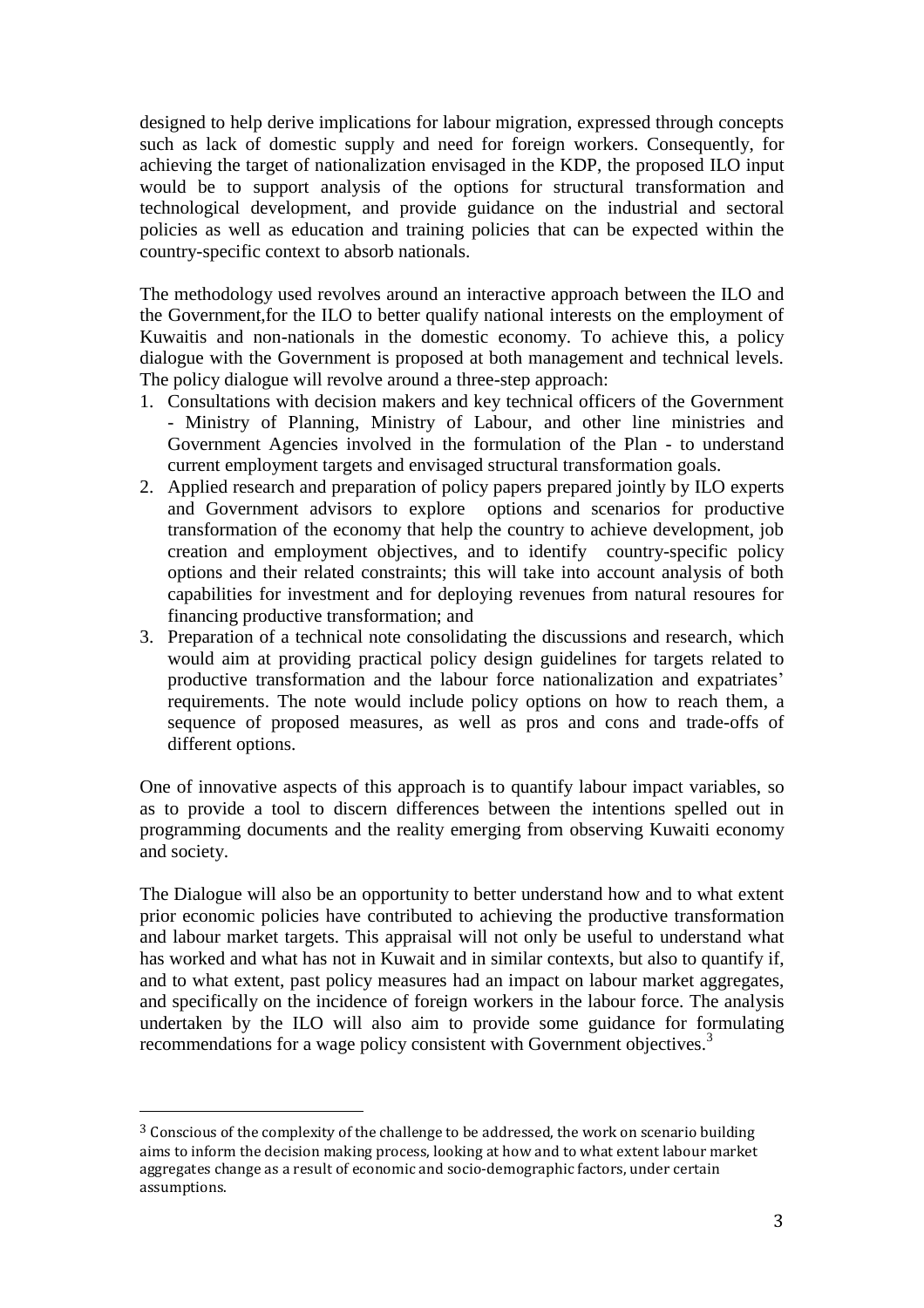In order to initiate this policy dialogue, ILO proposes a mission of experts to Kuwait for an initial consultation on the KDP, that will allow for alignment of the proposed intervention with the deadlines to be met by the KDP team. Items to be discussed by the mission and the proposed subsequent research are annexed to this note.

## **Annex: Issues to be discussed as part of ILO mission and ensuing research**

- 1. Analyze the current situation and challenges of the Kuwaiti labour market and its institutions. This would include:
	- An examination of labour market implications of existing macroeconomic policies, as well as priorities and objectives of the Government for the following programming period(s).
	- Conducting a socio-demographic analysis of labour market aggregates through a stock-flow methodology, together with the study of the long-term dynamics between economic trends, population and employment. This would include an analysis of generational variations of labour market aggregates.
	- Undertaking labour market analysis for the period 2007-2013, highlighting the occupational segmentation of national and non-national workers. The analysis would also focus on defining the "skills" variable, to understand how education, training and work experience affect a highly segmented labour market. Furthermore, the analysis would examine the composition of exits from the education system and from other VET streams, and how these are mirrored in the entries into employment.
	- Pursuing analysis of labour market policies and institutions, stressing coherence of incentives (institutions) for the private sector to make use of nationals (the labour demand side) and for Governments to invest in education and training of nationals (the labour supply side);
	- Carrying out an analysis of further economic and social policies and institutions affecting quantity and quality of national and expatriate workers' employment.
	- Undertaking analysis of impact of the past plan(s) in terms of: i) diversifying and shifting of sectoral targets; ii) decreasing reliance on foreign labour; iii) addressing the demographic imbalance; and iv) understanding the response of labour market aggregates to economic policies.
	- Providing a note describing the set of policies and institutions composing the "national migration policy".
- 2. Collect and appraise, and where appropriate and justified, develop new national case-studies that describe and analyse productive transformation patterns and labour market measures relevant to the Kuwaiti context and its policy orientations. 4 This may include:
	- Successes achieved in reorienting the composition of investment towards high-productivity/high-wage private sector employment among nationals

 $\overline{a}$ 

<sup>&</sup>lt;sup>4</sup> An ancillary concern here is that making jobs attractive may require a policy to gear a cultural change in which employment is promoted beyond its economic implications, as an integral part of personal realization and fulfillment. This can be seen as a strategic partnership between the Ministry of Labour and the Ministry of Education.